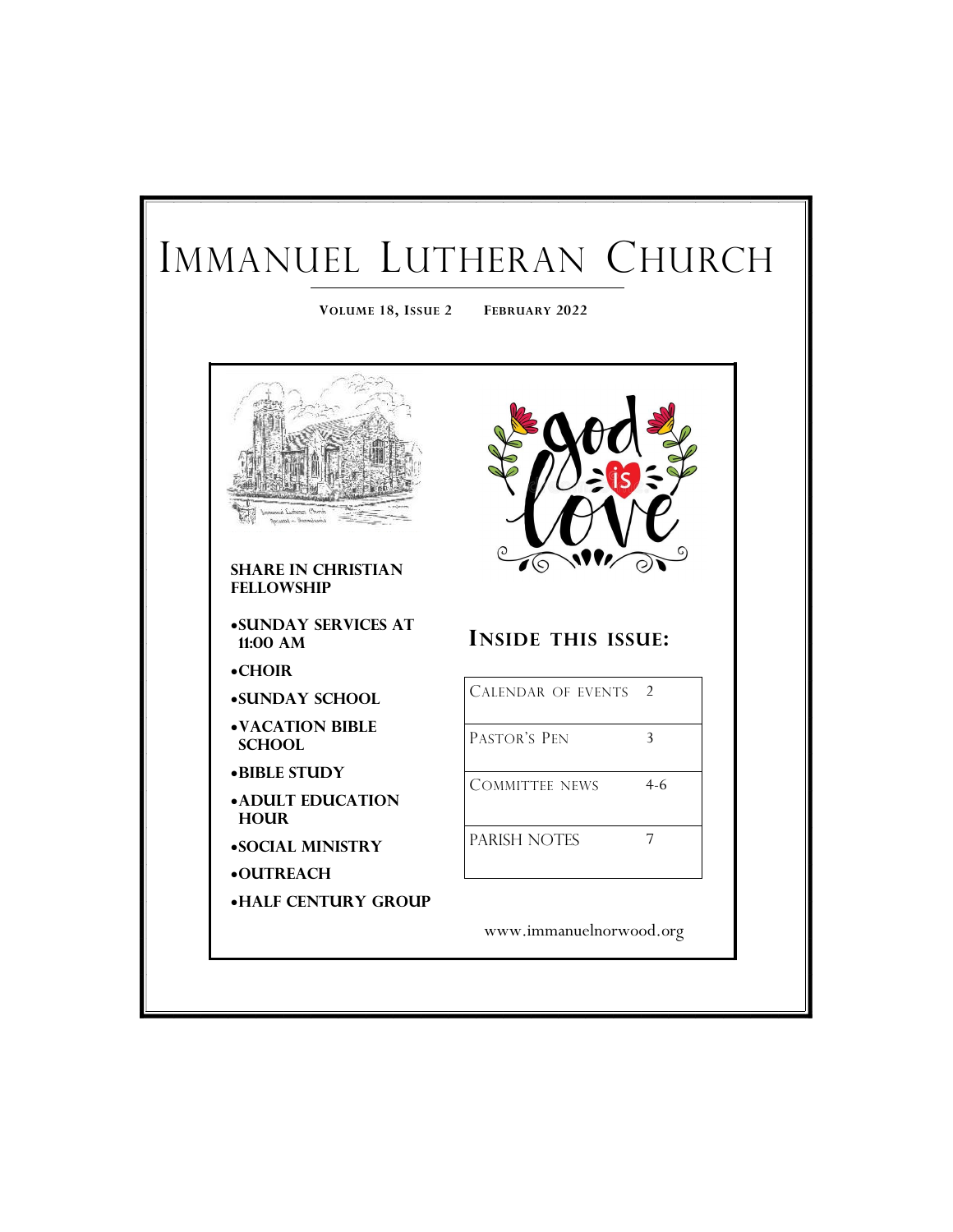| PAGE 2                                                                                                                                                          |     |                                                                                                                                                                                                                                                                                                                                                                                                   |                |                                                     |                                        | IMMANUEL LUTHERAN CHURCH |
|-----------------------------------------------------------------------------------------------------------------------------------------------------------------|-----|---------------------------------------------------------------------------------------------------------------------------------------------------------------------------------------------------------------------------------------------------------------------------------------------------------------------------------------------------------------------------------------------------|----------------|-----------------------------------------------------|----------------------------------------|--------------------------|
| Sun                                                                                                                                                             | Mon | FEBRUARY 2022<br>Tue                                                                                                                                                                                                                                                                                                                                                                              | Wed            | Thu                                                 | Fri                                    | Sat                      |
|                                                                                                                                                                 |     | Decisions to hold in-person worship are driven by COVID cases in PA and<br>Delaware County, as well as for the wellbeing of our members. As you are<br>aware, this is a fluid situation and could change week to week. For the most<br>recent church updates please visit our website, follow us on FB, or call the<br>church office. Please see COVID Protocols in our weekly bulletins as well. |                |                                                     |                                        |                          |
| Please pick up your<br>"Fellowship Cup", an all-<br>in-one wafer and juice set<br>(the bread and wine)<br>when <b>entering</b> the<br>sanctuary before worship. |     | $\mathbf{1}$                                                                                                                                                                                                                                                                                                                                                                                      | $\overline{2}$ | 3                                                   | $\overline{4}$                         | 5                        |
| 6<br>10:00 AM<br>Education Hr<br>12:00 PM<br><b>Annual Meeting</b><br>Christian Ed Mtg<br>Worship & Music                                                       | 7   | 8<br>5:30 PM<br>Resource Mtg. (TBD)<br>7:00 PM<br><b>Bible Study</b><br>(Zoom)                                                                                                                                                                                                                                                                                                                    | 9              | 10                                                  | 11                                     | 12                       |
| 13<br>10:00 AM<br>Education Hr<br>12:00 PM<br>Outreach Mtg                                                                                                      | 14  | 15<br>7:00 PM<br><b>Bible Study</b><br>(Zoom)                                                                                                                                                                                                                                                                                                                                                     | 16             | 17                                                  | 18                                     | 19                       |
| 20<br>10:00 AM<br>Education Hr<br>12:00 PM<br>Council Mtg                                                                                                       | 21  | 22<br>7:00 PM<br><b>Bible Study</b><br>(Zoom)                                                                                                                                                                                                                                                                                                                                                     | 23             | 24                                                  | 25                                     | 26                       |
| 27<br>10:00 AM<br>Education Hr                                                                                                                                  | 28  |                                                                                                                                                                                                                                                                                                                                                                                                   |                | and wearing of masks unless<br>otherwise announced. | We will still practice safe distancing |                          |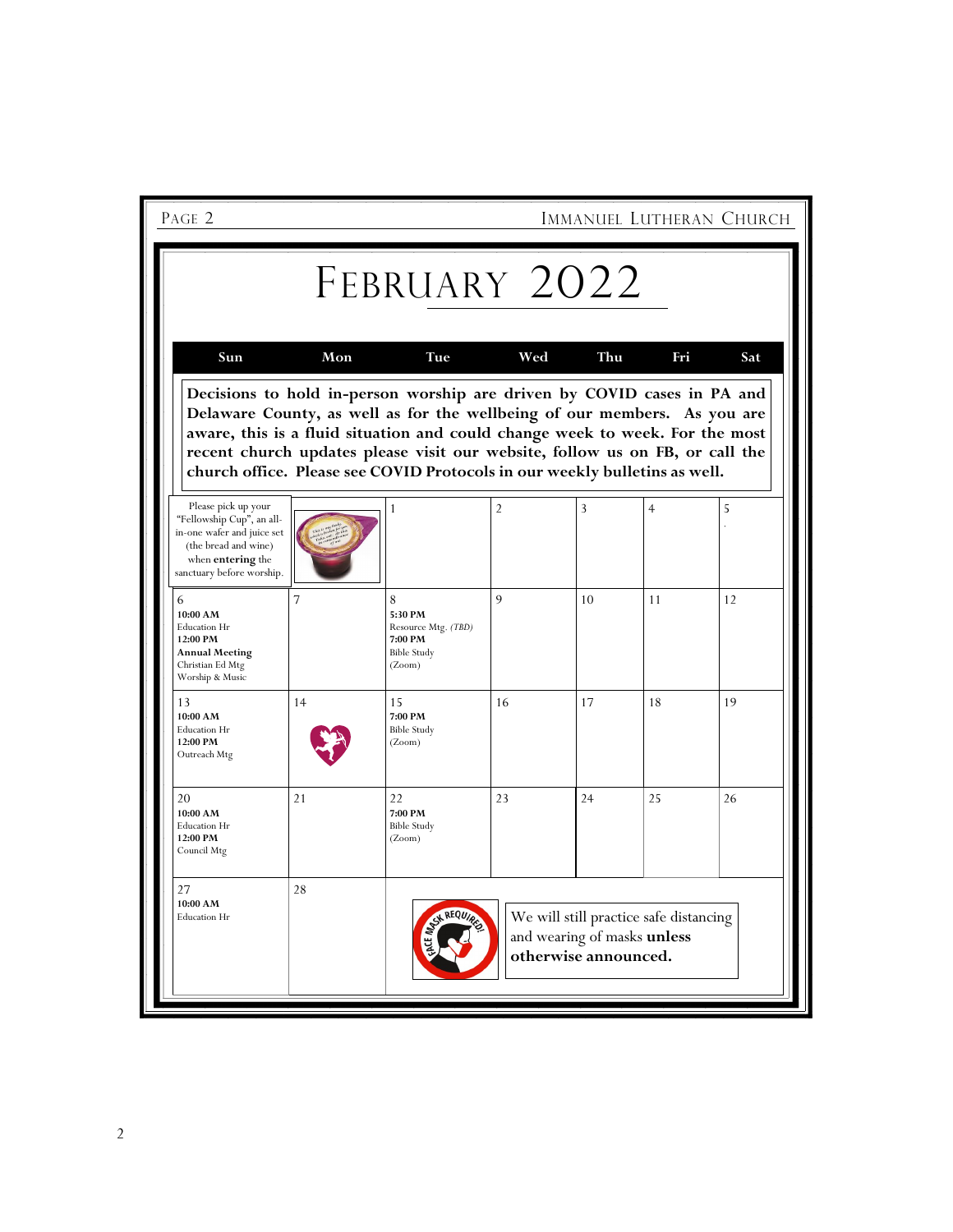VOLUME 18, ISSUE 2 PAGE 3

# IMMANUEL LUTHERAN CHURCH

**VOLUME 18, ISSUE 2 FEBRUARY 2022**

Pastor's Pen

The life of faith is one that is constantly tested. Constantly meeting with challenges and hopefully we are able to be present in love. It is our common humanity and love for one another which unites us. We at Immanuel continue to provide opportunities to strengthen our relationship with God, ourselves and our neighbor.

We have hit 2022 with a bang and we are off and running. In January, I had notified you all of a unique opportunity to give yourselves the gift of a happier, healthier relationship. The Relationship Check Up is a timetested tool for improving relationships. After all, we cannot, not, be in relationship. I plan to offer this opportunity again in the fall.

In March we bring to you another unique opportunity to build our relationships! Immanuel has partnered with the Segal Theater and Puppet Company to bring you a 4-week puppet workshop, each class lasting about 45 minutes.

The workshops provide a great opportunity for children and caregivers to engage in a fun and hand -on activity. During the course of the workshop a child/adult pair will make puppets together as well as record a skit to show family and friends.

Please check out our website for a neat video about the puppet workshop. To signup please call the church office, email Vi (secretary.immanuel $(\partial\!\!\!\!/\,\,\mathit{verizon.net})$  or Pastor Lee (pastor.immanuel@gmail.com).

*Pastor Scott*



- **CHURCH STAFF**
- *Pastor The Rev. Scott R. Lee*
- *Secretary Vi Mayberry*
- *Director of Music, Kathleen Schneider*

#### **CHURCH COUNCIL**

- *Jean Crane*
- *Jason DeLong*
- *Siobhan Delong - Secretary*
- *Fran Fisher*
- *Mary Lyn Horne-Onimus*
- *Joe Kintsche*
- *Frank Martinsen*
- *Janice Narcavage*
- *Fred Warner - President*
- *Don Watts*
- *Robin Woodrow - Vice President*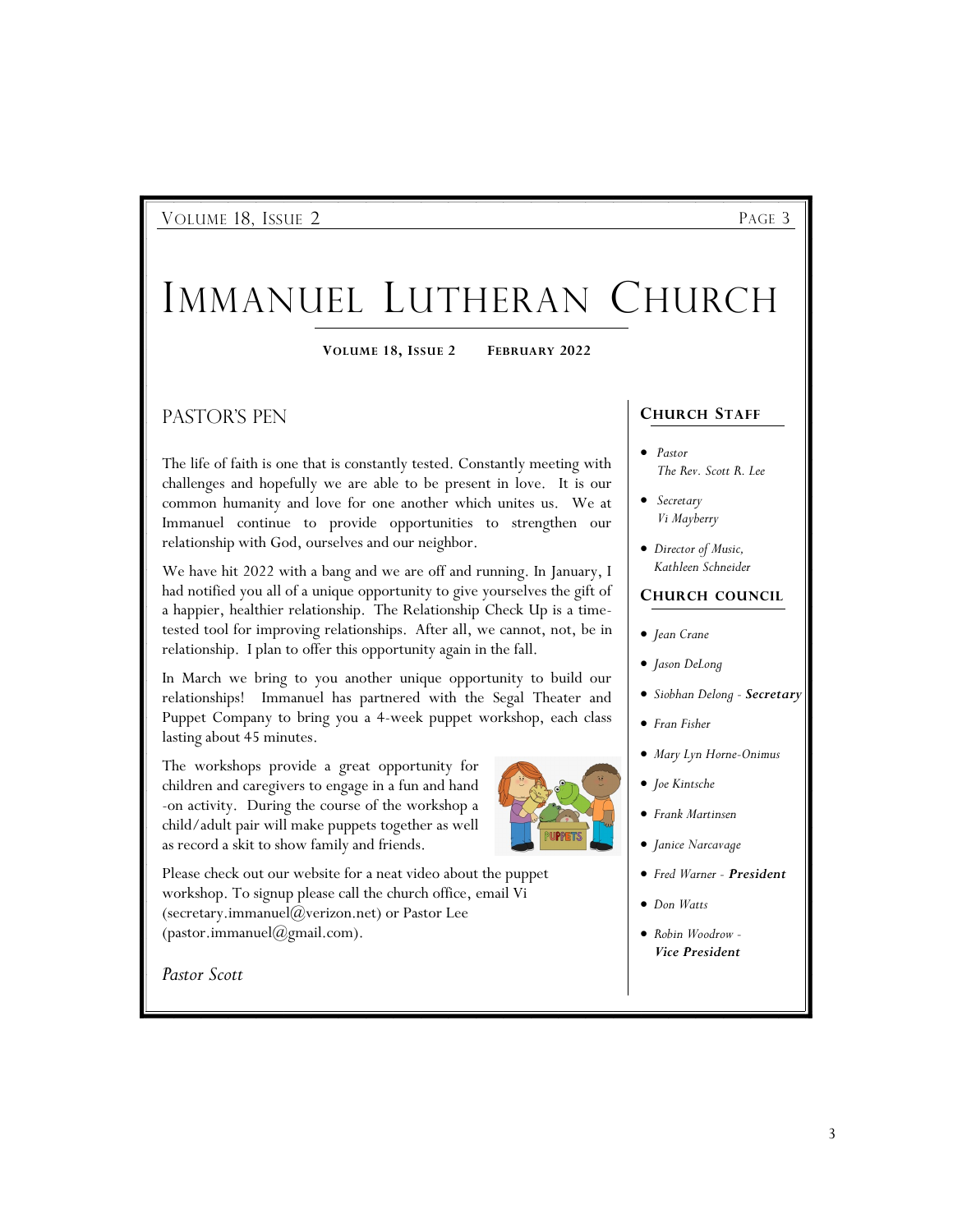

Ash Wednesday is March 2, 2022! Watch for all your Lenten news in the March newsletter!

**2022 envelopes** can be found on the table in the back of the church. To make other arrangements, or to pick up during the week, please call the office at 610.586.5860





As a **Reconciling in Christ congregation**, Immanuel Lutheran Church, Norwood, commits to celebrating the love

of God with ALL people as we are all made in God's image. Whatever your abilities, gender identity, sexual orientation, relationship status, race, culture, faith tradition or economic circumstance; whatever your past or present – you are welcome to share in God's love and our community.

## Severe Weather Policy

In the event of severe winter weather please call the church office at 610.586.5860 for a recorded announcement on the status of Sunday morning services. Closing announcement will be made no later than 6:30 AM to ensure ample time to plan your morning.

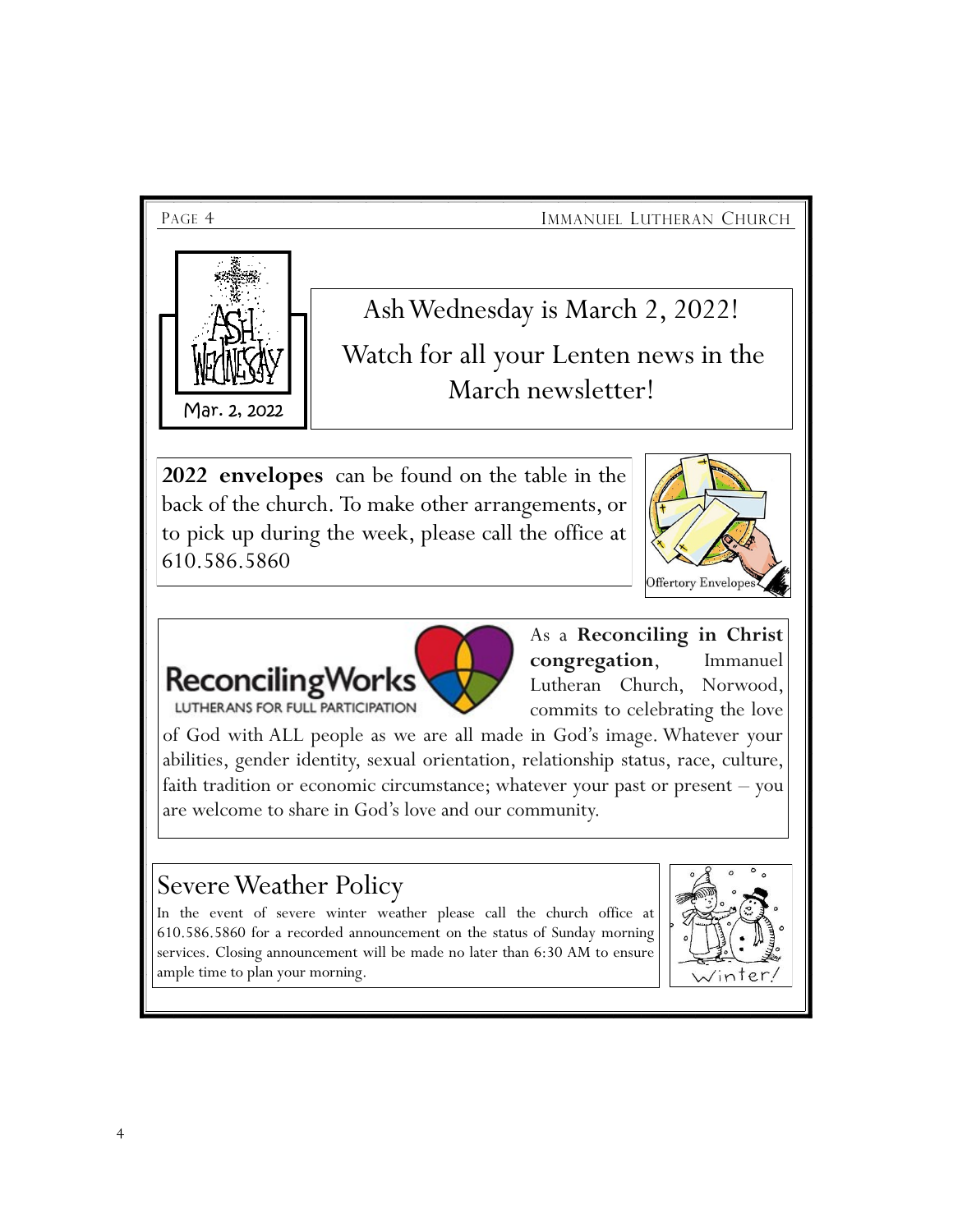### PAGE 5 **IMMANUEL LUTHERAN CHURCH**

## Social Ministry

Hope everyone is staying healthy and safe. We are sad to see the church go virtual again but everyone's health and safety are our number one priority , it is understandable.

Social ministry has postponed the valentine bingo to a later date, so keep a look out for more information. Mary Lynn has graciously volunteered to make the Irish treats we sell every March. Thank you Mary Lynn! The order forms will be on the table at the back of the church as soon as Immanuel is together again!

May you stay healthy and safe till we meet again.

## Little Free Pantry

Have you noticed? It's WINTER! Please think about those without enough food to eat and place items in our pantry. Let's provide hearty, warm winter foods. We do need to adjust to the weather, so please, no glass containers that might freeze. If our pantry is full, items can be placed inside the Chester Pike door on the left. You can bring donations on Sunday morning or the church secretary can buzz you in the door during office hours, 9:00 – 1:00 most weekdays, except holidays.





**Visit our website:**  www.immanuelnorwood.org **Like us on Facebook:**  Immanuel Lutheran Church, Norwood **Church Office hours 9am-1pm**  610-586-5860 **Send us your email address:** secretary.immanuel@verizon.net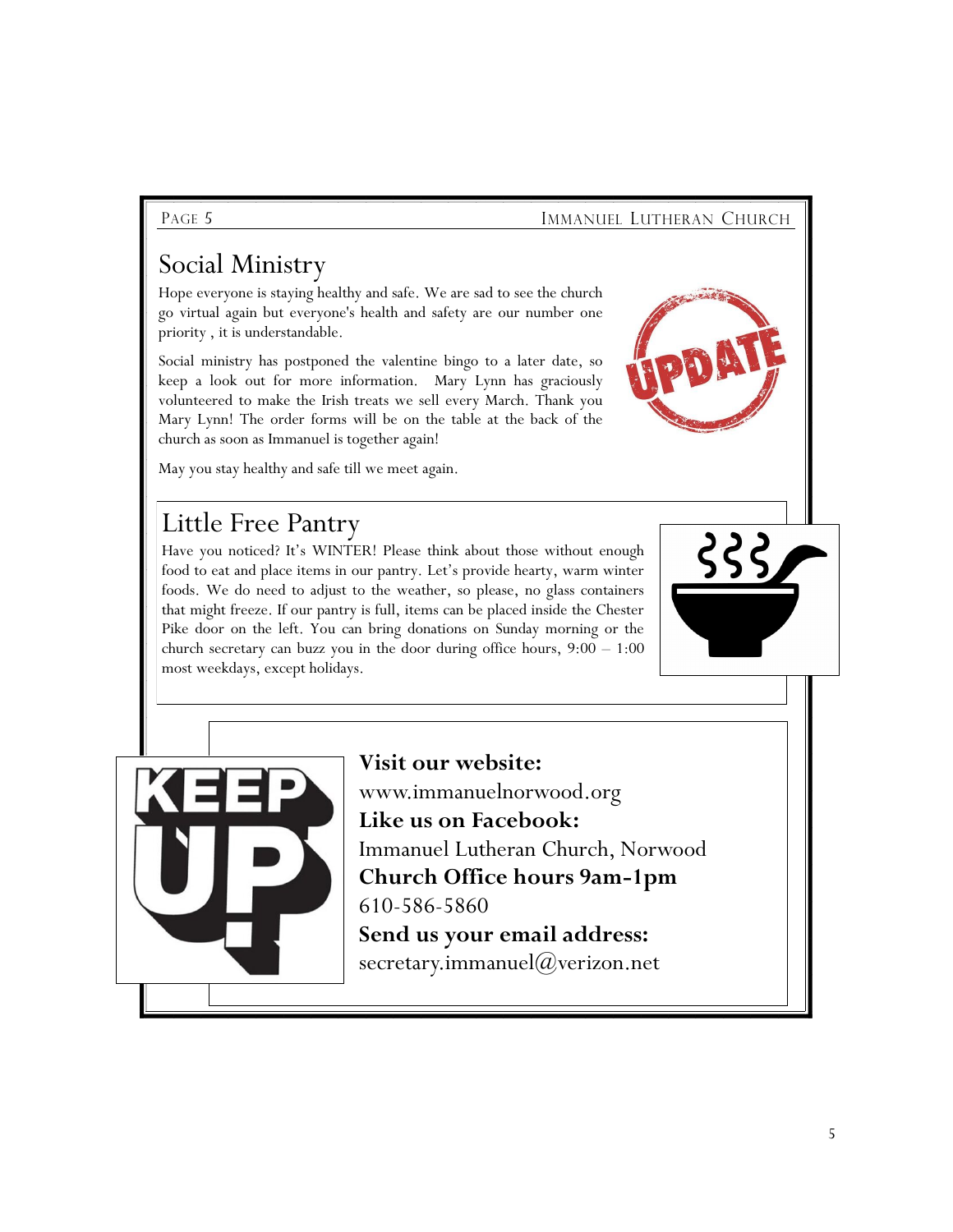## **Happy Valentine's Day and Reflecting on the "Pause"**

In January as we all know our Church Council voted to pause in person worship in order to do everything we can to keep people safe during the latest Omicron variant spike. As this gets written for the February newsletter (on January  $12<sup>th</sup>$ ), we hope and pray that we'll be able to resume in person by the time you read this. However, the "pause" certainly impacted our normal offerings, yet the expenses go on (such as salaries, heating oil, insurance and repaying our PPP loan). We need to ask all of us to do whatever we can to "catch up" for those paused Sunday's offerings. Also, recognizing that some of our costs have gone up, we hope and pray that some members may be able to give a little extra. To make that as easy as possible:

- For those getting the newsletter by mail we have enclosed a stamped envelope for your convenience.
- For those receiving the newsletter by email and those **doing church virtually**, we have **added 3 NEW, EASY and VIRTUAL ways for people to DONATE to IMMANUEL!** We are using "Tithe.ly", the company that partnered with the ELCA and is recommended by our Synod. NOW you will see on our Website and on our Facebook page, "links" which you can click and make a secure donation! AND in the BULLETIN, here is a *QR code* which you can scan with your smart phone! This will take you right to the Tithe.ly site.



If you have any questions or suggestions on our new virtual ways to give, please see Karl McClellan (when we are in person) or call him  $610-761-4804$  or email him at:  $\frac{\text{krmofamily}(a)_{\text{aol.com}}}{\text{kcmofamily}(a)}$ 

At our Annual Meeting we voted on the 2022 budget. There are some exciting new programs (such as the Puppet Ministry) and some costs have gone up (like the PPP loan repayment) so we'll all have to "roll up our sleeves" and do our parts to succeed as we make our way through 2022. All your gifts to Immanuel (*Time, Talents and Treasures*) equip our Church to fulfill our mission even during these unique & challenging COVID times.

**Let's do our best to provide generous support so we can continue our Mission doing God's Work….the best we can for now (Virtual if we must, once back in person using Face Masks, Social distancing, washing of hands, following CDC guidelines and seek a vaccine/booster).**

Once again, Thank you! Sincerely, Your Resource Committee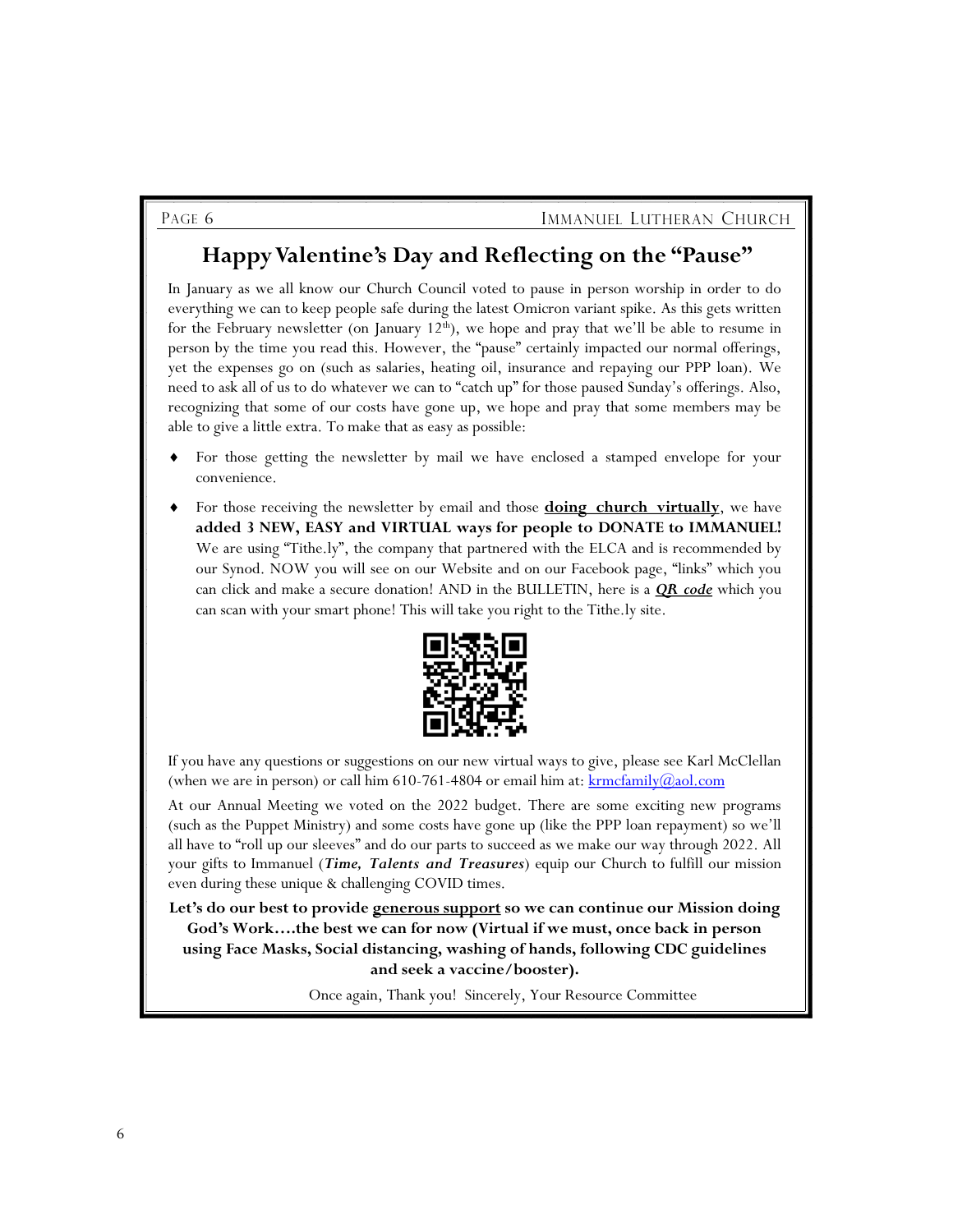### PAGE 7 **IMMANUEL LUTHERAN CHURCH**

Our prayers include the following persons as they recall their

**Baptism** in **February** and promises made to God and by God:

- **†** Carol Hendrickson **†** Donald Watts
- **†** Patricia Barker **†** Alexis Paglia
- **†** Michael Essick, Jr. **†** Jane McGuire
- **†** Deanna Marucci **†** Caddie Campbell

## THE POWER OF PRAYER

- Leanne Crouthamel
- Margaret Swingle
- Mary Cole
- Caroline Harlan
- Betty Wharton
- Joan Leake
- Sandra Kessler Debbie Leflar
- Robin Johnson
- Tina McDevitt
- Gina
- Phillip Hunsberger
- Barbara Stauffer
- Brittany & Sean
- Pr. Arleen Greenwald Brenda Harris
- -

IN REMEMBERANCE

### **Alexander J. Narcavage - January 10, 2022**

Alex Narcavage's service, led by Pastor Scott Lee, was held at McCausland Garrity Marchesani Funeral Home on January 22, 2022. His burial was at Edgewood Memorial Park, Glen Mills, PA. Please keep the Narcavage family and his friends in your prayers.

### **Janice M. Narcavage - January 19, 2022**

Janice Narcavage's service was held at D'Anjolell-Stigale Memorial Home of Aston on January 25, 2022. Her interment was at SS Peter & Paul Cemetery. Please keep her family & friends in your prayers.

*<sup>1</sup>Let not your heart be troubled: ye believe in God, believe also in me. <sup>2</sup>In my Father's house are many mansions: if it were not so, I would have told you. I go to prepare a place for you. ~ John 14:1-2*



- Pr. Janet Peterman
- Marion Tomosky
- Family & Friends in the passing of Alex & Janice Narcavage.
- All affected by Covid